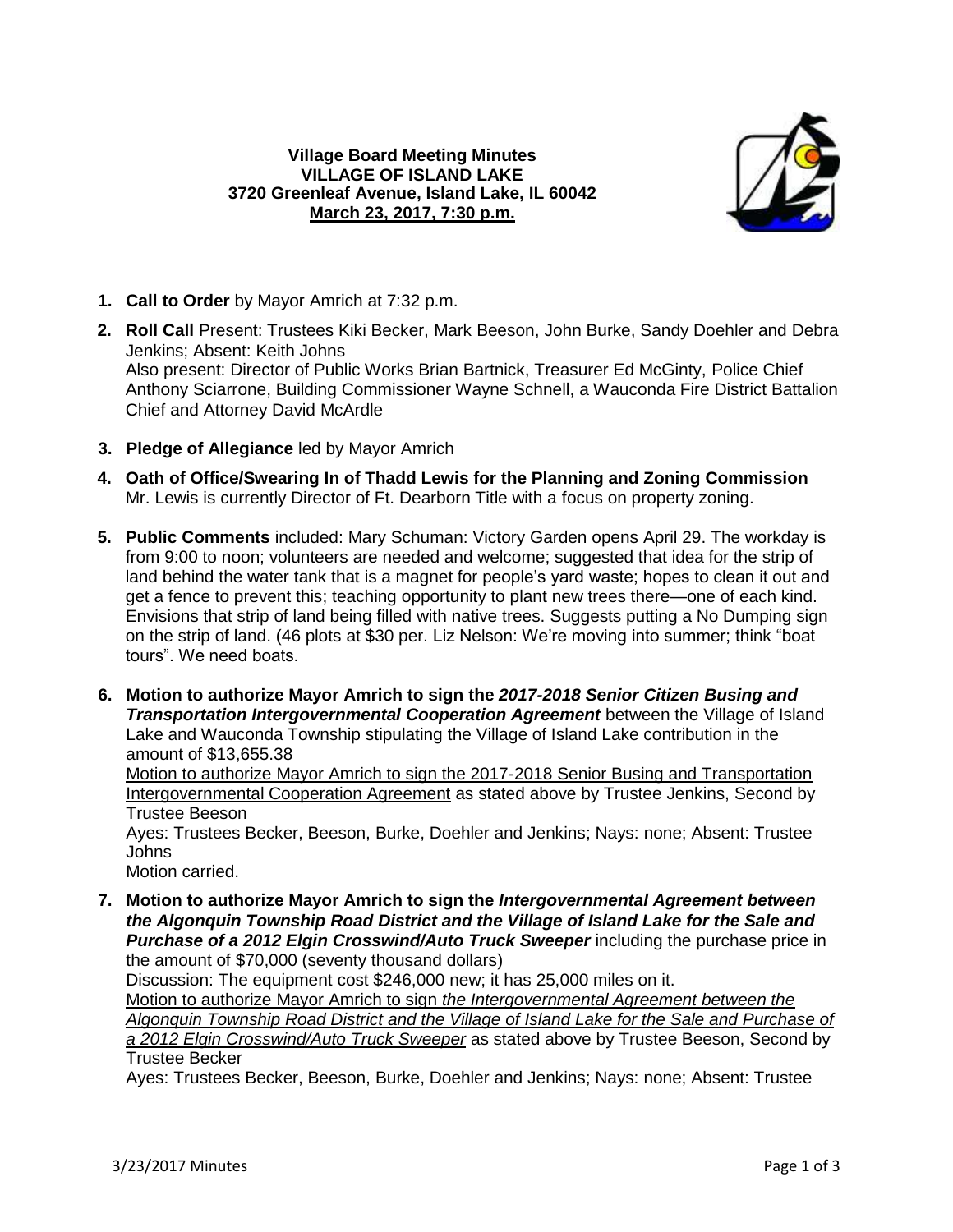Johns Motion carried.

**8. Motion to approve** *A Resolution Relating to Participation by Elected Officials in the Illinois Municipal Retirement Fund*

Motion to approve *A Resolution Relating to Participation by Elected Officials in the Illinois Municipal Retirement Fund* by Trustee Jenkins, Second by Trustee Doehler Discussion: IMRF sent a letter with this form. It only applies to officials who work 20 hours or more.

Ayes: Trustees Becker, Doehler and Jenkins; Nays: Trustees Beeson and Burke Motion carried.

**9. Motion to approve Proclamation establishing Saturday, May 20, 2017 as Kids to Parks Day in the Village of Island Lake**

Motion to approve Proclamation establishing Saturday, May 20, 2017 as Kids to Parks Day in the Village of Island Lake by Trustee Beeson, Second by Trustee Burke Ayes: Trustees Becker, Beeson, Burke, Doehler and Jenkins; Nays: none; Absent: Trustee Johns Motion carried.

- **10. Mayor Comments** included: He has received 2 calls RE: Sheltering Oak property; a fire there last week. Would the Village be interested in seeing a nursing home rebuilt there? There was interest in annexing the property into the Village. Another request was for doing duplex housing on the rest of the property. Mayor Amrich encouraged interested parties to go before the Planning and Zoning Commission. Attorney McArdle received a phone call from the attorney for the group who wanted to develop housing there. They intend to come back before the Board.
- **11. Trustee and Staff Comments** included: Trustee Doehler: First, we have some contacts for Starbucks Development Store in Chicago to inquire about Westridge Mall location; thank you Georgine and Connie for helping put together profile for Wauconda Chamber of Commerce Guide; thanks to Ken Wick for the profile photo. Trustee Jenkins: Reminder about Dinner Dance fundraiser on April 22, 2017. Trustee Becker: Brought up at a budget meeting about a better investment than CDs for Village money. Merrill Lynch did research on Village of Island Lake and we would not be eligible. An option to get higher interest would be to ask banks for higher rate. On Janet Dr. and Midway, there is a buzzing streetlight; will Brian contact Commonwealth Edison; there also is an area behind former Aline's that has dumped debris. Trustee Beeson: Weather is changing; is there a possibility of having an outdoor eating/garden area for Sofia's Place? The owner has not yet presented a plan to Building Commissioner Schnell. Consider how it affects pedestrian traffic to and from the other businesses. Mayor Amrich, Liquor Commissioner, will look into requirements for outdoor liquor. Beeson: Tables for the Dinner Dance in advance are \$250.00 (for 10 people); waiting for Ken's report on grant for seawall work at Hyde's Lakeview Park; planting of trees is in the plan; a sign needs to be put up with ComEd's name.

At the EMA Meeting on 3/22/17, it was decided that if we had a disaster, operations would be conducted out of Police Department where there is a generator, plenty of outlets and power for radio. Thanks to Brian, EMA will have a vehicle.

## **12. Public Comments** none

**13. Motion to go into Executive Session** for purposes of discussing pending litigation pursuant to 5 ILCS 120/2(c)(11 and collective bargaining to 5 ILCS 120/2(c)(2); and setting the sale